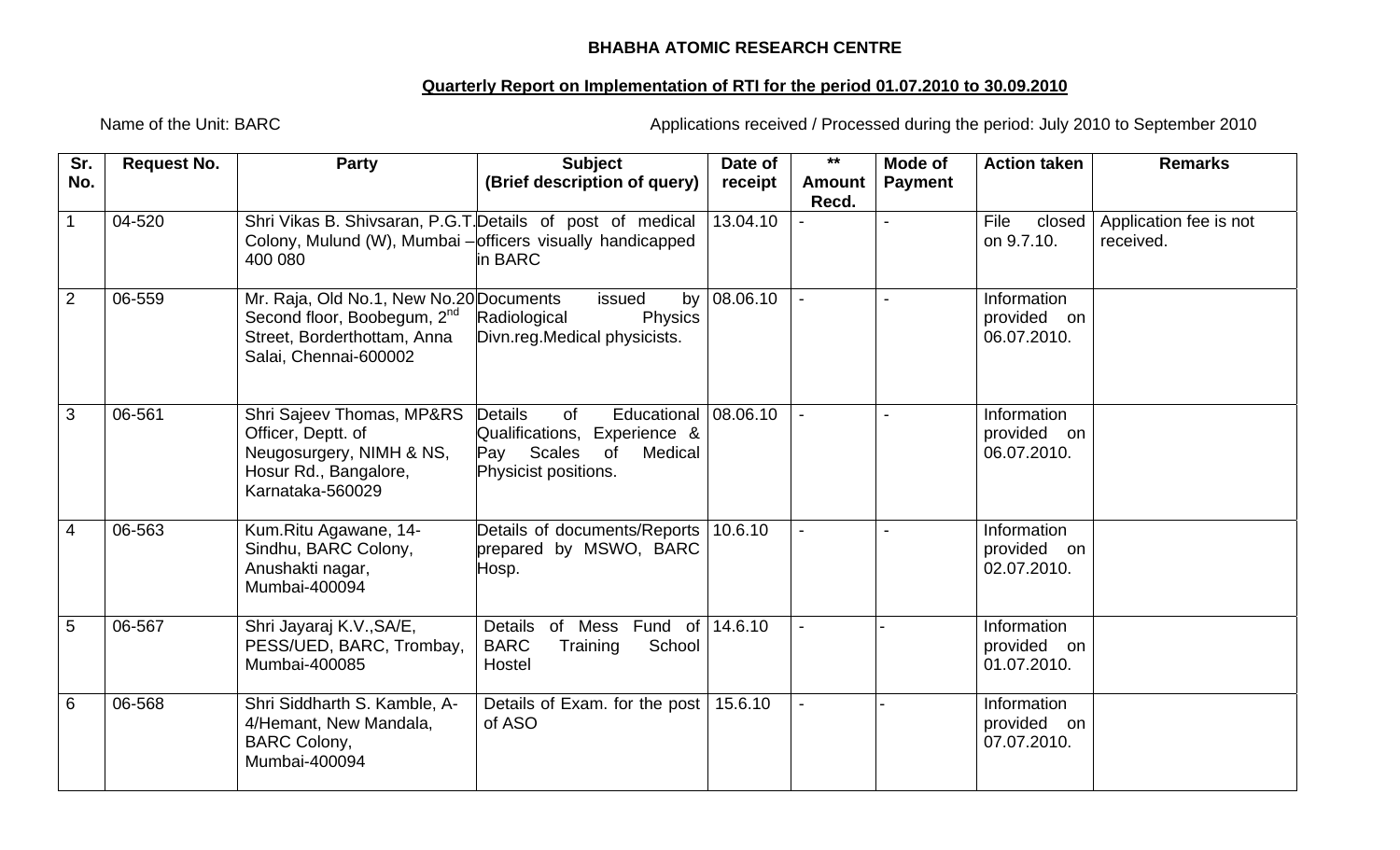| Sr.             | <b>Request No.</b> | <b>Party</b>                                                                                          | <b>Subject</b>                                                                                                               | Date of  | $***$                  | Mode of        | <b>Action taken</b>                          | <b>Remarks</b>                       |
|-----------------|--------------------|-------------------------------------------------------------------------------------------------------|------------------------------------------------------------------------------------------------------------------------------|----------|------------------------|----------------|----------------------------------------------|--------------------------------------|
| No.             |                    |                                                                                                       | (Brief description of query)                                                                                                 | receipt  | <b>Amount</b><br>Recd. | <b>Payment</b> |                                              |                                      |
| $\overline{7}$  | 06-569             | Shri Wable P.V., B-8/58,<br>Kendriya Vihar, Moshi,<br>Pune-412 105                                    | Details of Exam. for the post<br>of ASO                                                                                      | 15.6.10  |                        |                | Information<br>provided on<br>07.07.2010.    |                                      |
| 8               | 06-570             | Shri Chetan Kothari, 52,<br>Oceanic Apptt., Dr.R.P. Lane,<br>Off B.Desai Road,<br>Mumbai-400026       | <b>Details</b><br>of<br>Scientists/Employees died to<br>various illness in BARC                                              | 16.6.10  | Rs.10/-                | <b>IPO</b>     | Information<br>provided on<br>05.08.2010.    | Appl. Fee received on<br>07.07.2010. |
| 9               | 06-575             | Shri Avdhesh K. Kaushik,<br>Type-3/54-D, Anupratap<br>colony, Po-Bhabha Nagar,<br>Rawatbhata via Kota | Promotion to SO/C or TO/C<br>or TO/B who have been<br>permitted to do AIC from<br>Institute<br>of Chemist<br>(1),<br>Kolkata | 22.06.10 |                        |                | Information<br>provided on<br>01.07.2010.    |                                      |
| 10 <sub>1</sub> | 06-576             | Dr. S. N. Yadav, K-31/76, B.<br>B. Hariya, Bhairon<br>ath, Varanashi, UP                              | <b>Details</b><br>'Nisargruna'<br>of<br><b>Technology of BARC</b>                                                            | 23.06.10 |                        |                | Information<br>provided on<br>20.07.2010.    |                                      |
| 11              | 06-577             | Dr. S. K. Charagi, RH-20,<br>Madhuban, Deonar Farm Rd,<br>Deonar, Mumbai-88                           | PRIS(O) eligibility of Mr.<br>Subir Bhattacharya, CO/F                                                                       | 22.06.10 |                        |                | Information<br>provided on<br>06.07.2010.    |                                      |
| 12              | 06-578             | Shri Chawhan Sundeep<br>Ompal, D-6/Brahmaputra<br>A.Nagar, Mumbai - 94                                | Interview for the post of 24.06.10<br>Helper/A(CM)                                                                           |          |                        |                | Information<br>provided on<br>14.07.2010.    |                                      |
| 13              | 06-579             | Shri X Joseph Raja<br>Manickam, UDC, Admin<br>Section, HWP, Tuticorin                                 | Recruitment for the post of<br>ASO(A)                                                                                        | 28.06.10 |                        |                | Information<br>provided<br>on<br>20.07.2010. |                                      |
| 14              | 06-580             | Shri Devidas S. Pagar, C/o<br>Dr. M.S. Patil, A-5,<br>Madhusudan, Deonar Buag,<br>Mumbai - 88         | of RA Test &<br>Details<br><b>Tuberculosis test for Arthiritis</b><br>in r/o Ms. Kalpna G. Kaklij                            | 29.06.10 |                        |                | Information<br>provided on<br>01.07.2010.    |                                      |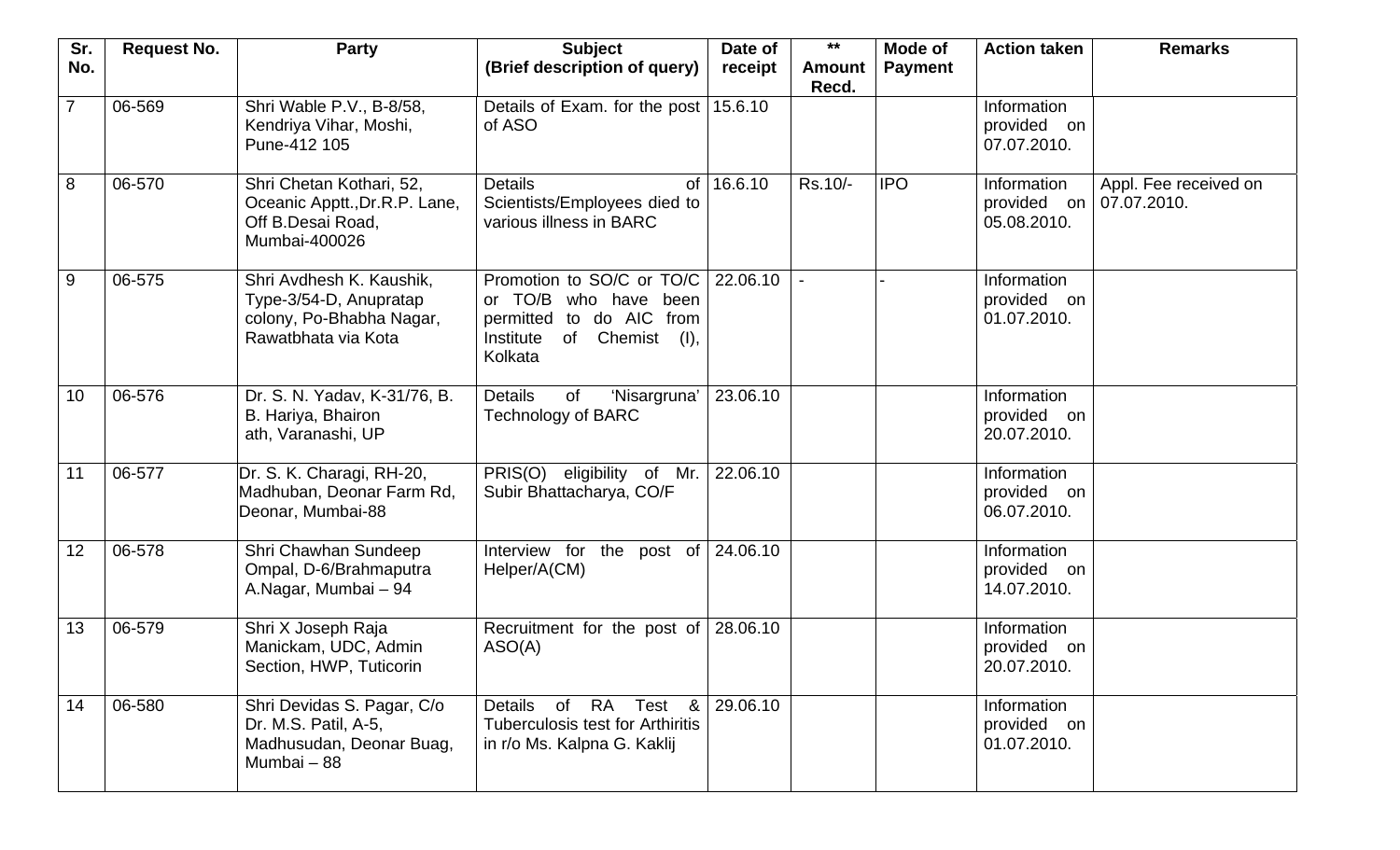| Sr. | <b>Request No.</b> | <b>Party</b>                                                                                                                              | <b>Subject</b>                                                                                                                     | Date of  | $***$                  | Mode of                  | <b>Action taken</b>                                                                             | <b>Remarks</b>                          |
|-----|--------------------|-------------------------------------------------------------------------------------------------------------------------------------------|------------------------------------------------------------------------------------------------------------------------------------|----------|------------------------|--------------------------|-------------------------------------------------------------------------------------------------|-----------------------------------------|
| No. |                    |                                                                                                                                           | (Brief description of query)                                                                                                       | receipt  | <b>Amount</b><br>Recd. | <b>Payment</b>           |                                                                                                 |                                         |
| 15  | 06-581             | Shri R. K. Singh, ASO,<br>Anushaktinagar, Mumbai -94                                                                                      | Posting of Security Officers<br>at North Gate of BARC                                                                              | 29.06.10 | Rs.10/-                | <b>IPO</b>               | Information<br>provided on<br>27.07.2010.                                                       | Appl. Fee received on<br>14.07.2010.    |
| 16  | 07-582             | Shri Chetan Kothari, 52,<br>Oceanic Apartment, Mumbai<br>$-26$                                                                            | <b>Details</b><br>of<br>Scientist/<br>employees who committed<br>suicide/<br>died<br>various<br>to<br>illness during last 15 years | 01.07.10 |                        | Paid<br>at<br><b>DAE</b> | Transferred<br>u/s. 6(3) to<br>PIO,<br>BARC(T)<br>&<br>BARCF,<br>Kalpakkam<br>on<br>13.07.2010. |                                         |
| 17  | 07-583             | Ms. Rajeshwari D/o<br>Puttegowda M.S.,<br>Sreerangapattana Tal.,<br>Mandya Dist. Karnataka                                                | Technicians<br>in<br>Details of<br>BARC & Promotion norms<br>for attendants                                                        | 06.07.10 | Rs.10/-                | <b>IPO</b>               | Information<br>provided on<br>20.07.2010.                                                       |                                         |
| 18  | 07-584             | Shri Shiv Sharma, H. No. B-<br>IX-283, Behind Police Station,<br>Near Old Ram Leela Ground,<br>Barnala - 148101 Punjab                    | Details of KSKRA 21 <sup>st</sup> Batch<br><b>Engineering Branch</b>                                                               | 06.07.10 | Rs.10+5                | <b>IPO</b>               | Information<br>provided on<br>30.07.2010.                                                       | Appl. Fee is received on<br>29.07.2010. |
| 19  | 07-585             | Shri Shailesh Kumar,<br>Rajasthan Patrika, Industrial<br>Town, Rajajinagar, Bangalore<br>$-560044$                                        | <b>Details</b><br><b>of</b><br>Scientists/<br>employees who committed<br>suicide/died of cancer during<br>last 15 years            | 07.07.10 | Rs.10/-                | <b>IPO</b>               | Information<br>provided on<br>05.08.2010.                                                       |                                         |
| 20  | 07-586             | Smt. Minaj Papa Sayyad,<br>Samrat Nagar, Near Arabi<br>Madarasa, Neral, Tal. Karjat,<br>Dist. raigad                                      | Rules for<br>compassionate<br>and copy of<br>appointment<br>verification<br>certificate<br>0f<br>family                            | 07.07.10 | Rs.10+10   IPO         |                          | Information<br>provided on<br>26.07.2010.                                                       |                                         |
| 21  | 07-587             | Shri B. A. Soni,<br>Sr. Project Asstt.,<br>DECU/ISRO, Space<br>Applications Centre, Dept. of<br>Space, Ambawadi Vistar<br>P.O., Ahmedabad | Option to switch over from<br>CPF to GPF                                                                                           | 13.07.10 | Rs.10/-                | <b>IPO</b>               | <b>Transferred</b><br>to PIO, DAE<br>on<br>19.07.2010.                                          |                                         |
| 22  | 07-588             | Shri Sachin Bhanot, S/o shri<br>B. B. Bhanot, #59, Garden<br>Colony, Roop Nagar, Punjab                                                   | registration<br>Copies<br>of<br>certificate of vehicles                                                                            | 15.06.10 |                        |                          | Information<br>provided on<br>15.07.2010.                                                       |                                         |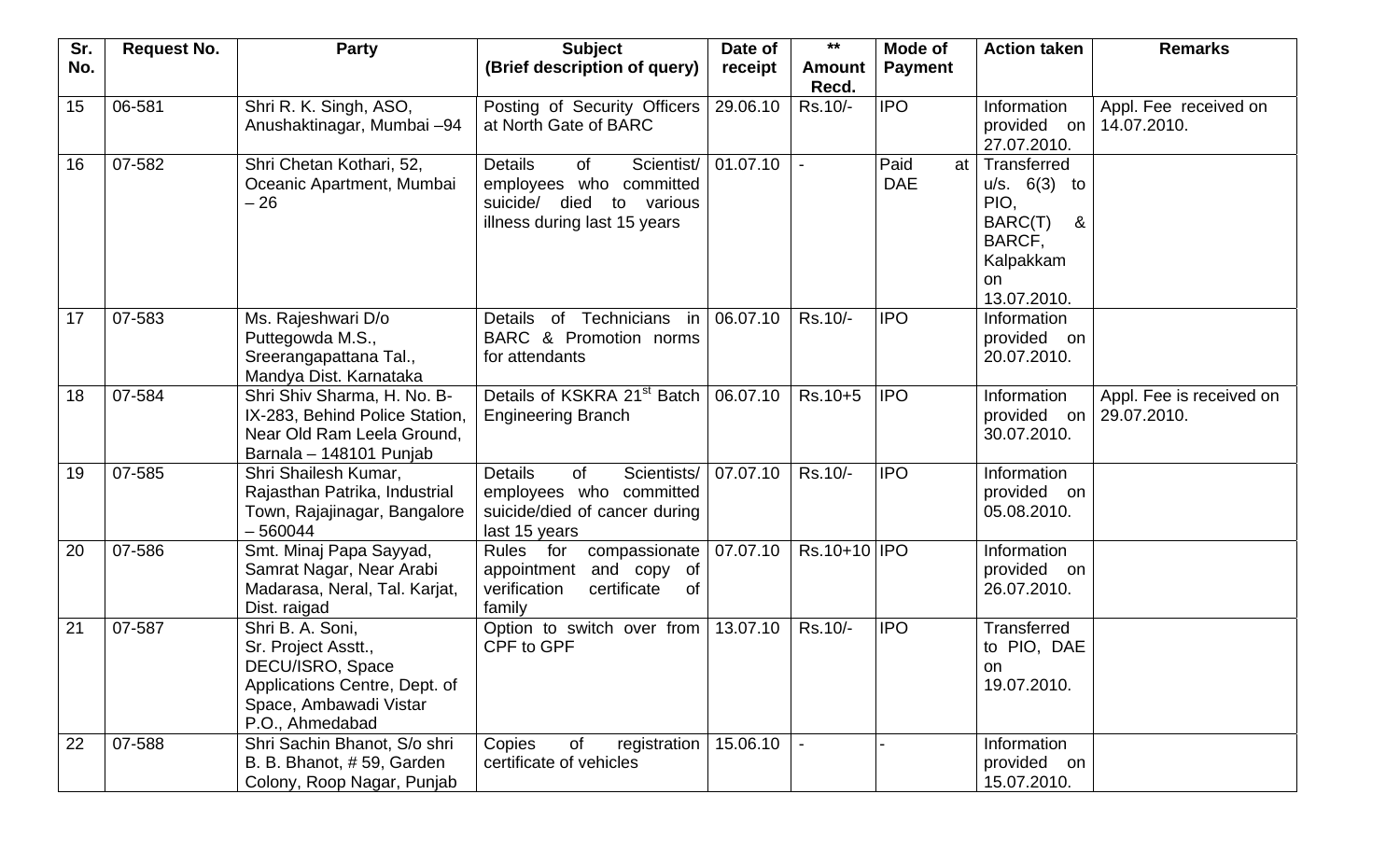| Sr. | <b>Request No.</b> | <b>Party</b>                                                                                                                                                  | <b>Subject</b>                                                                                                                         | Date of  | $***$                  | <b>Mode of</b>                     | <b>Action taken</b>                          | <b>Remarks</b>                                                  |
|-----|--------------------|---------------------------------------------------------------------------------------------------------------------------------------------------------------|----------------------------------------------------------------------------------------------------------------------------------------|----------|------------------------|------------------------------------|----------------------------------------------|-----------------------------------------------------------------|
| No. |                    |                                                                                                                                                               | (Brief description of query)                                                                                                           | receipt  | <b>Amount</b><br>Recd. | <b>Payment</b>                     |                                              |                                                                 |
| 23  | 07-589             | Shri Sumesh S. Nair,<br>75, Netravati, A Nagar, Mumbai   Helper/A(CM)<br>$-94$                                                                                | Interview of the post of                                                                                                               | 14.07.10 | Rs.10/-                | <b>DD</b>                          | Information<br>provided on<br>30.07.2010.    | Inspection of documents<br>on 13.08.2010.                       |
| 24  | 07-590             | Shri S. K. Pokra, B-10158,<br>Heavy Water Colony, PO<br>Bhabhanagar, Rawatbhata,<br>Pin-323307                                                                | promotion<br>Norms for<br>on<br>acquiring<br>additional<br>&<br>qualification<br>list<br>0f<br><b>HWPCK/employees promoted</b><br>reg. | 15.07.10 |                        | Paid<br>at<br>HWP(K)               | Information<br>provided on<br>20.07.2010.    |                                                                 |
| 25  | 07-591             | Shri K. Srinivasan, New No.<br>8, Il Street Sundaram Colony<br><b>Tambaram Sanatorium</b><br>Chennai - 600047                                                 | Details of pensioners retired<br>prior to 01.01.96                                                                                     | 15.07.10 |                        | Paid<br>at<br>CPAO,<br>New Delhi   | Information<br>provided on<br>21.07.2010.    |                                                                 |
| 26  | 07-592             | Smt. Gurmeet I. Kaur, Flat<br>No. 303, Sun OM Bldg., Plot<br>No. 10 & 11, Sector 1,<br>Syndicate Bank Officer's Qrts,<br>Sanpada Navi Mumbai, Distt.<br>Thane | Details of salary &<br>other<br>monetary benefits of Shri<br>Inderjeet Singh                                                           | 15.07.10 | Rs.10/-                | <b>IPO</b>                         | Information<br>provided on<br>13.08.2010.    |                                                                 |
| 27  | 07-593             | Shri S. G. Panwalkar, 2/6,<br>Kanchanganga Society,<br>Jijamata Road, Thane(E) 400<br>603                                                                     | Promotion norms for<br>Data<br><b>Entry Operators</b>                                                                                  | 16.07.10 |                        | Paid<br>at<br><b>DAE</b>           | Information<br>provided<br>on<br>03.08.2010. |                                                                 |
| 28  | 07-594             | Chairman/Secretary,<br>Goregaon Sindur CHS LTD.,<br>Plot No. 3, Subhash Nagar,<br>Pandurang Wadi, Road No. 4,<br>Goregaon (E)                                 | Shri Atul<br>C.<br>$\overline{\mathsf{of}}$<br>Details<br>Tawde, RMC, Parel                                                            | 16.07.10 | Rs.10/-                | <b>IPO</b>                         |                                              | Information denied on<br>20.07.2010. (Society/<br>Association). |
| 29  | 07-595             | Ms. Rajeshwari M.P., D/o<br>Puttegowda M.S., Maralagala<br>(v)&(p), Srirangapattana Taluk,<br>Mandya District, Karnataka                                      | acquisition<br>details<br>of<br>of<br>additional qualification.                                                                        | 20.07.10 | Rs.10/-                | <b>IPO</b>                         | Information<br>provided<br>on<br>28.07.2010. |                                                                 |
| 30  | 07-596             | Dr. S.K. Charagi, RH-20,<br>Madhuban, Deonar Farm<br>Road, Deonar, Mumbai - 88                                                                                | Status of petition to PMO,<br>forwarded to Secretary, DAE<br>(ID)<br>No.<br>14/3/2009-<br>PMP2/106671<br>dated<br>14.02.2009)          | 21.07.10 |                        | Paid<br>at $\vert$ -<br><b>DAE</b> |                                              | Interim reply issued on<br>19.08.2010.                          |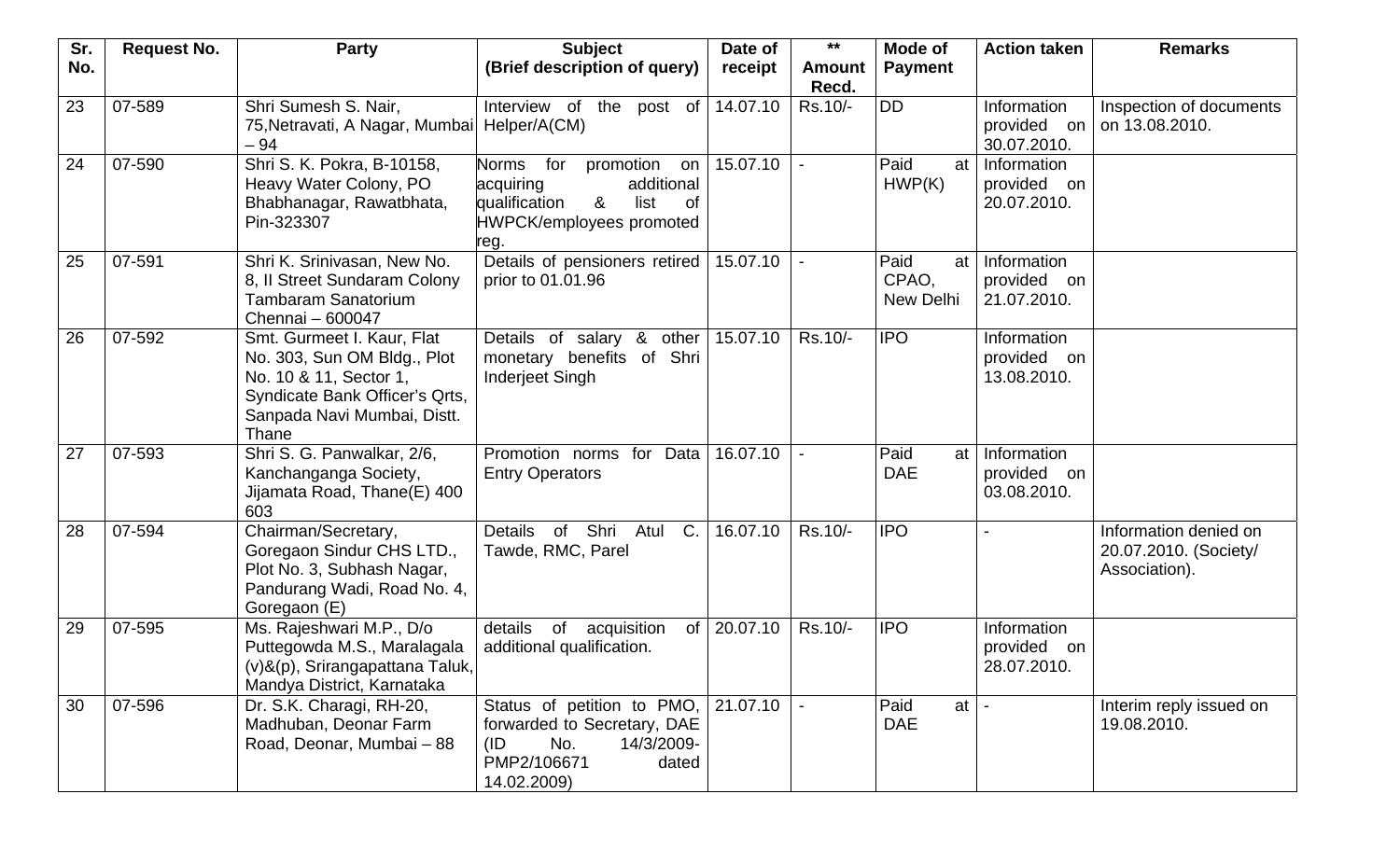| Sr. | <b>Request No.</b> | <b>Party</b>                                                                                                                             | <b>Subject</b>                                                                                   | Date of  | $***$                  | Mode of                             | <b>Action taken</b>                                               | <b>Remarks</b>   |
|-----|--------------------|------------------------------------------------------------------------------------------------------------------------------------------|--------------------------------------------------------------------------------------------------|----------|------------------------|-------------------------------------|-------------------------------------------------------------------|------------------|
| No. |                    |                                                                                                                                          | (Brief description of query)                                                                     | receipt  | <b>Amount</b><br>Recd. | <b>Payment</b>                      |                                                                   |                  |
| 31  | 07-597             | Shri Sushil Sharma, B-303,<br>Apeksha Apart. Sainagar P.O.<br>Vasai Road West                                                            | Details about AHWR                                                                               | 21.07.10 |                        | Paid<br>at<br>PMO,<br>New<br>Delhi  | Information<br>provided on<br>19.08.2010.                         |                  |
| 32  | 07-598             | Shri D. K. Singh, Dept. of<br>Pediatrics, UP, RIMS & R<br>Saifai, Etawah, UP-206301                                                      | Details of Medical doctors                                                                       | 22.07.10 |                        | Paid<br>at<br><b>DAE</b>            | Information<br>provided on<br>05.08.2010.                         |                  |
| 33  | 07-599             | Shri E. Perisamy,<br>Malaikottalam Post,<br>Kallakurichi Taluk, Villupuram<br>dist. 606 203                                              | Tender<br><b>Details</b><br>of<br>Advt.<br>published by IGCAR, GSO &<br>BARC through pvt. agency | 23.07.10 |                        | Paid<br>at<br><b>IGCAR</b>          | Transferred<br>PIO,<br>to<br>BARC(F),<br>Kalpakkam<br>on 29.7.10. |                  |
| 34  | 07-600             | Shri T. L. Prasad, 402A<br>Daffodil, S.T. Road, Deonar,<br>Mumbai - 88                                                                   | Details of extensions granted<br>after 60 years of service                                       | 23.07.10 | Rs.10/-                | Cash                                | Information<br>provided<br>on<br>20.08.2010.                      |                  |
| 35  | 07-601             | Shri Wable P. V., B-8/58,<br>Kendriya Vihar, Moshi, Pune<br>$-412105$                                                                    | Details of Exam for the Post<br>of ASO                                                           | 26.07.10 | Rs.10/-                | <b>IPO</b>                          | Information<br>provided on<br>10.08.2010.                         |                  |
| 36  | 07-602             | Shri Sushil Sharma, B-303,<br>Apeksha Apptt, Sainagar,<br>P.O. Vasai Road (W), Thane<br>$-401202$                                        | Information<br>regarding<br>prototype/piolot<br>plants,<br>Reactors etc.                         | 22.07.10 |                        | Paid<br>at<br><b>DAE</b>            | Information<br>provided on<br>30.08.2010.                         |                  |
| 37  | 07-603             | Shri Vaibhav B. Kulkarni,<br>SSPD, BARC                                                                                                  | Details reg. LTC for NER                                                                         | 28.07.10 | Rs.10/-                | Cash                                | Information<br>provided<br>on<br>16.08.2010.                      |                  |
| 38  | 07-604             | Shri Arjunram, c/o A-5, 1 <sup>st</sup><br>Floor, Jagjivan Ram W.Rly<br>Campus, Maratha Mandir Rd,<br>Mumbai Central, Mumbai-<br>400 008 | Duty hours of Nurses & C.off<br>etc.                                                             | 29.07.10 |                        | Paid at<br>Post<br>Office,<br>Dadar | Information<br>provided<br>on<br>03.08.2010.                      |                  |
| 39  | 07-605             | Smt. Shahenaz H. Shaikh,<br>C/10 Hemavati, New<br>Mandala, BARC Colony, A.<br>Nagar, Mumbai - 94                                         | Interview for the post of 26.07.10<br>Helper/A(CM)                                               |          | Rs.10/-                | Cash                                | Information<br>provided on<br>16.08.2010.                         |                  |
| 40  | 07-606             | Shri Vipin K. Sankhwar, T-<br>2/57B, Anupratap colony,<br>Bhabhanagar, Rawatbhata,                                                       | Details of employees joined<br>for the post of Helper(CM) as<br>er advt. No. 5/2005              | 30.07.10 |                        | Paid<br>at<br><b>NPCIL</b>          | Information<br>provided on<br>27.08.2010.                         | Issued in Hindi. |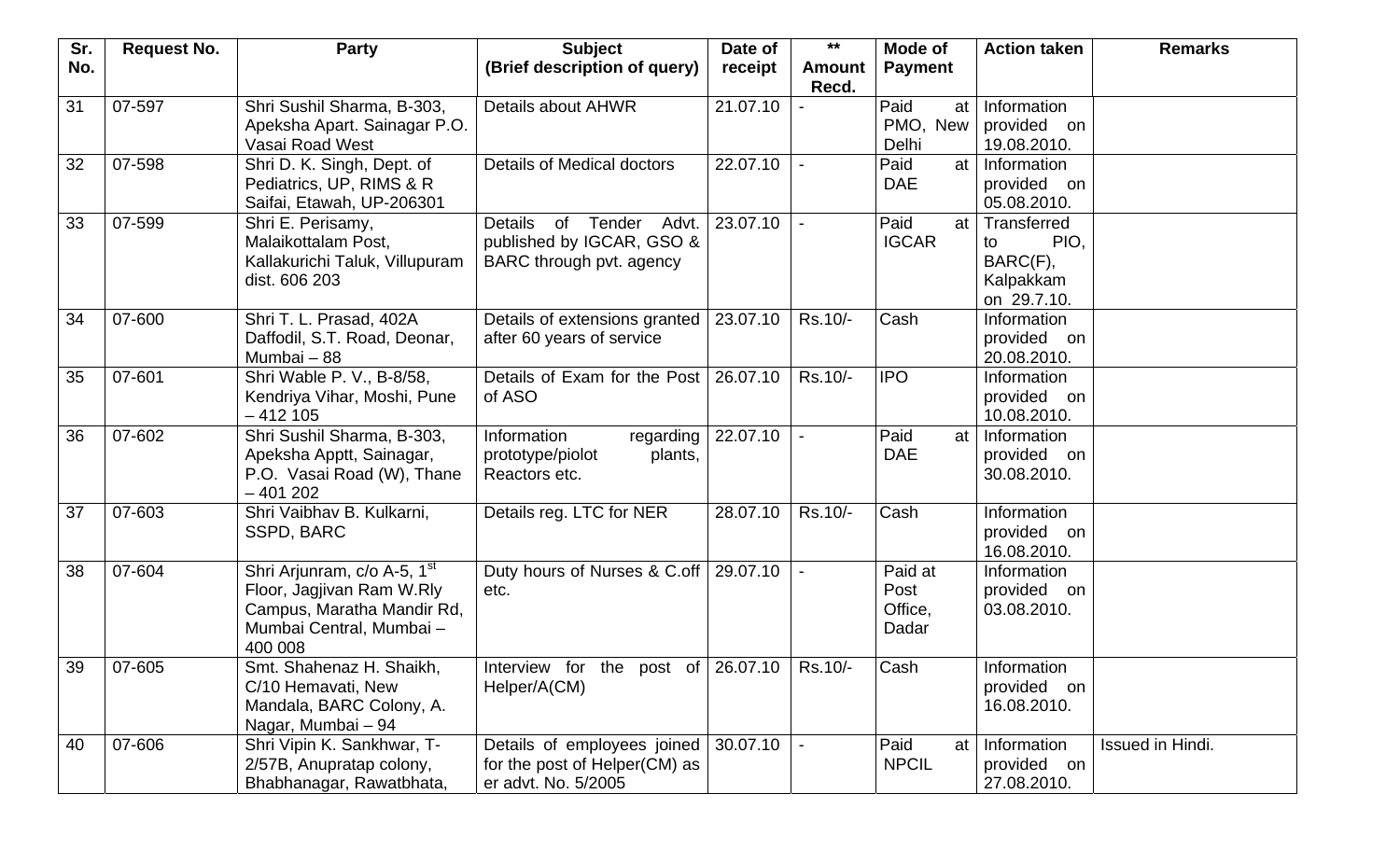| Sr. | <b>Request No.</b> | <b>Party</b>                                                                                          | <b>Subject</b>                                                                                                                                                            | Date of  | $***$                  | Mode of        | <b>Action taken</b>                                    | <b>Remarks</b> |
|-----|--------------------|-------------------------------------------------------------------------------------------------------|---------------------------------------------------------------------------------------------------------------------------------------------------------------------------|----------|------------------------|----------------|--------------------------------------------------------|----------------|
| No. |                    |                                                                                                       | (Brief description of query)                                                                                                                                              | receipt  | <b>Amount</b><br>Recd. | <b>Payment</b> |                                                        |                |
|     |                    | Via-Kota (Raj)                                                                                        |                                                                                                                                                                           |          |                        |                |                                                        |                |
| 41  | 08-607             | Shri Afroz Alam Sahil, Tv9<br>media Maharashtra Pvt. Ltd.,<br>Andheri (E), Mumbai -93                 | Details about BARC Hospital                                                                                                                                               | 03.08.10 | Rs.10/-                | <b>IPO</b>     | Information<br>provided on<br>03.09.2010.              |                |
| 42  | 08-608             | Shri Nilesh V. Patel, Room<br>No. 2, Gurunanak Wadi, Kurla<br>(W)                                     | <b>Details</b><br>of<br>vacancies<br>of<br>H/A(CM) filled from 2007 to<br>2010                                                                                            | 03.08.10 | Rs.10/-                | Cash           | Information<br>provided on<br>26.08.2010.              |                |
| 43  | 08-609             | Shri V. G. Raghunatha<br>Iyengar, Sri Malola Paduka,<br>Defence Colony,<br>Secundarabad - 500 094, AP | Details of benefits & relief<br>extended by DAE to its staff                                                                                                              | 03.08.10 | Rs.10/-                | <b>IPO</b>     | <b>Transferred</b><br>to PIO, DAE<br>on<br>05.08.2010. |                |
| 44  | 08-610             | Shri Sandeep Chawhan,<br>Anushaktinagar, Mumbai - 94                                                  | Details of vacanies of H/A<br>(CM) filled from 2007 to 2010                                                                                                               | 04.08.10 | Rs.10/-                | Cash           | Information<br>provided on<br>26.08.2010.              |                |
| 45  | 08-611             | Shri Robert E. Lewis, Asst.<br>Gen. Manager, Abhyudaya<br>Bank, Nehru Nagar Branch,<br>Kurla (E)      | Details of Shri Krishna S.<br>Sawant, H/BC                                                                                                                                | 06.08.10 | Rs.10/-                | Cash           | Information<br>provided on<br>10.08.2010.              |                |
| 46  | 08-612             | Shri Vikas B. Shivsaran,<br>Mulund (E)                                                                | Details fo Medical Officers in<br><b>BARC</b>                                                                                                                             | 06.08.10 | Rs.10/-                | <b>IPO</b>     | Information<br>provided on<br>13.08.2010.              |                |
| 47  | 08-613             | Shri John J. Pappu, R. No.<br>43, A-1 Bldg., Narmada,<br>A.Nagar, Mumbai-94                           | Interview for the post of<br>Helper/A(CM)                                                                                                                                 | 10.08.10 | Rs.10/-                | Pay Order      | Information<br>provided on<br>31.08.2010.              |                |
| 48  | 08-614             | Smt. Neelima S. Kadam,<br>Comp. no. 21/204, Steno,<br><b>DAE</b>                                      | C<br>Group<br>employees<br>drawing G.P. of Rs.4200/-<br>(ACP) & availed the NER<br>LTC by air from the place of<br>posting before issue of DAE<br>circular dated 12.03.10 | 10.08.10 | Rs.10/-                | Cash           | Information<br>provided on<br>07.09.2010.              |                |
| 49  | 08-615             | Shri Wable P. V., B-8/58,<br>Kendriya Vihar, Moshi, Pune-<br>412 105                                  | Details of marks of Exam for<br>the post of ASO                                                                                                                           | 10.08.10 | Rs.10/-                | <b>IPO</b>     | Information<br>provided on<br>31.08.2010.              |                |
| 50  | 08-616             | Shri Siddharth S. Kamble, A-<br>4, Hemant, New Mandala,                                               | Photocopies of ASO Exam<br>(written) papers                                                                                                                               | 10.08.10 | Rs.10/-                | <b>IPO</b>     | Information<br>provided on                             |                |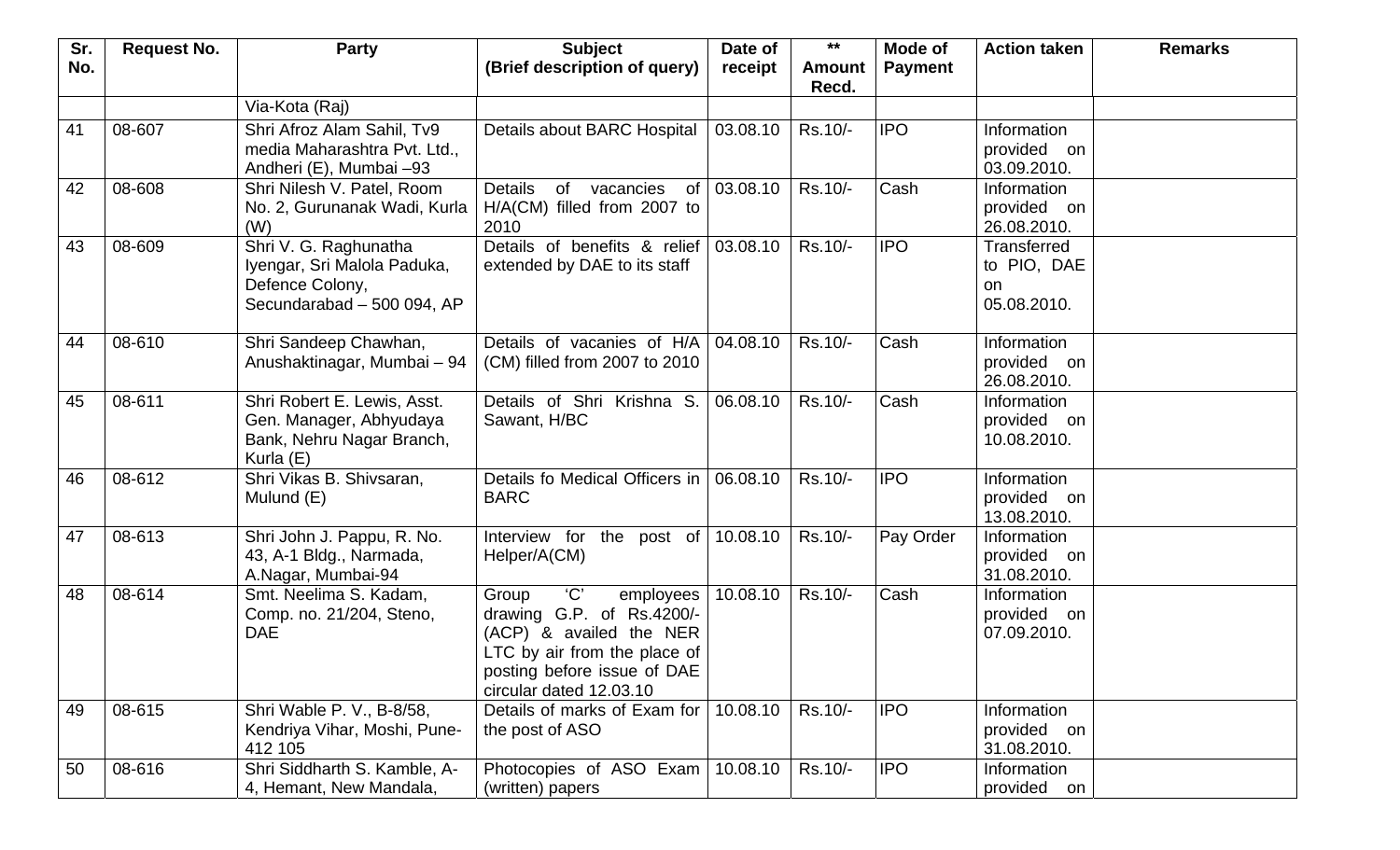| Sr. | <b>Request No.</b> | <b>Party</b>                                                                                            | <b>Subject</b>                                                                                                  | Date of  | $***$                  | Mode of                  | <b>Action taken</b>                                                      | <b>Remarks</b>                                                       |
|-----|--------------------|---------------------------------------------------------------------------------------------------------|-----------------------------------------------------------------------------------------------------------------|----------|------------------------|--------------------------|--------------------------------------------------------------------------|----------------------------------------------------------------------|
| No. |                    |                                                                                                         | (Brief description of query)                                                                                    | receipt  | <b>Amount</b><br>Recd. | <b>Payment</b>           |                                                                          |                                                                      |
|     |                    | BARC Colony, Mumbai-94                                                                                  |                                                                                                                 |          |                        |                          | 06.09.2010.                                                              |                                                                      |
| 51  | 08-617             | Smt. Lata V. Sawant, T/D,<br><b>Medical Division, BARC</b>                                              | Copies of ACRs & Norms                                                                                          | 11.08.10 | Rs.10/-                | Cash                     |                                                                          | Information denied u/s.<br>8(1)(e) on 13.08.2010                     |
| 52  | 08.-618            | Shri Sanjay Bhavsar, TMS,<br><b>BARC</b>                                                                | Tri-language policy in BARC                                                                                     | 11.08.10 | Rs.10/-                | Cash                     | Information<br>provided on<br>18.08.2010.                                |                                                                      |
| 53  | 08-619             | Shri Subhasish Basak, Door<br>No. 39-13-3019, Sri Sai<br>Ganesh Nilayam,<br>Muralinagar, vishakhapatnam | of<br>Sponsorship<br>scheme<br>TC/TSC for M.Tech degree<br>at IIT's/IISc etc.                                   | 11.08.10 | Rs.10/-                | <b>IPO</b>               | Information<br>provided on<br>09.09.2010.                                |                                                                      |
| 54  | 08-620             | Dr. Sreeramappa, Type IV, g-<br>II, TAPS Colony, Po-TAPP,<br>Tal. Palghar                               | ACR of Scientific & technical<br>Gr<br>SA/A&<br>of<br>personnel<br>including<br>equivalent<br>supervisory grade | 16.08.10 |                        | Paid<br>at<br><b>DAE</b> | Information<br>provided on<br>30.09.2010                                 | Interim reply issued on<br>21.09.2010.                               |
| 55  | 08-621             | Shri Sreekumaran T.S., GSS<br>NRA 56, Siva Lane, NCC<br>Road, Trivandrum                                | Pay Scales of matric ITI<br>qulaified staff in BARC                                                             | 16.08.10 |                        | Paid at<br><b>DAE</b>    | Information<br>provided on<br>03.09.2010.                                |                                                                      |
| 56  | 08-622             | Shri Satish Kumar, 102/13,<br><b>BARC Staff Colony, Po-</b><br>TAPP, Boisar(W)                          | Implementation of Min. of<br>dated<br>Finance<br>letter<br>13.11.2009 reg. merger of<br>pay scales              | 16.08.10 | Rs.10/-<br>$+$ Rs.38/- | <b>IPO</b>               | Information<br>provided on<br>24.08.2010.                                | DC of Rs. 38/- recd on<br>20.09.2010 & Doc<br>provided on 21.09.2010 |
| 57  | 08-623             | Shri R. K. Jaiswal, 101/01,<br><b>BARC Staff Colony, PO-</b><br>TAPP, Boisar                            | <b>LTC for NER</b>                                                                                              | 16.08.10 | Rs.10/-                | <b>IPO</b>               | Information<br>provided on<br>23.08.2010.                                |                                                                      |
| 58  | 08-624             | Shri A.P.Shukla, 63/7, Type<br>B, BARC Colony, Po-TAPP,                                                 | Application for transfer on<br>medical grounds                                                                  | 16.08.10 | Rs.10/-                | <b>IPO</b>               | Transferred<br>PIO,<br>to<br><b>BARC</b><br>Tarapur<br>on<br>18.08.2010. |                                                                      |
| 59  | 08-625             | Shri A.P.Shukla, 63/7, Type<br>B, BARC Colony, Po-TAPP,                                                 | Notice for performance<br>of<br>at<br>the<br>time<br>duties<br>of<br>appointment                                | 16.08.10 | Rs.10/-                | <b>IPO</b>               | Information<br>provided on<br>20.09.2010.                                | <b>Issued in Hindi</b>                                               |
| 60  | 08-626             | Shri E. P. Vinod Kurup, 600,<br>Shiv Anil CHS LTD, 6 Union<br>Park, chembur, Mumbai-71                  | of Shri<br>Cause of death<br>E.P.N. Kurup                                                                       | 16.08.10 | Rs.20/-                | <b>IPO</b>               | Information<br>provided on<br>20.08.2010.                                |                                                                      |
| 61  | 08-627             | Shri Sabyasachi Choudhary,                                                                              | Personal details of Mr. Gopal                                                                                   | 19.08.10 | Rs.10/-                | <b>IPO</b>               |                                                                          | Information denied on                                                |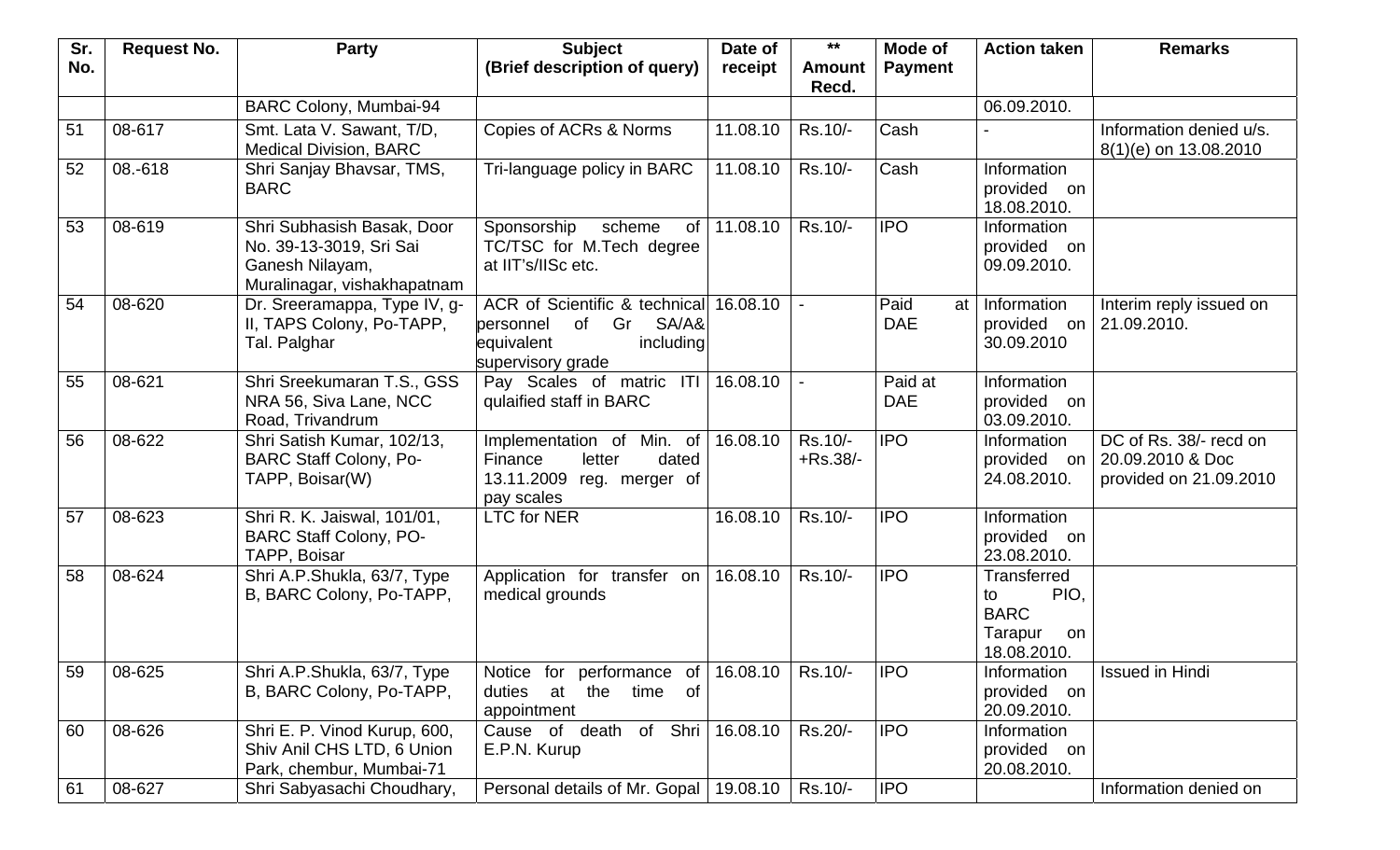| Sr. | <b>Request No.</b> | <b>Party</b>                                                                                                                | <b>Subject</b>                                                                                      | Date of  | $***$                   | Mode of                    | <b>Action taken</b>                          | <b>Remarks</b>                                                                            |
|-----|--------------------|-----------------------------------------------------------------------------------------------------------------------------|-----------------------------------------------------------------------------------------------------|----------|-------------------------|----------------------------|----------------------------------------------|-------------------------------------------------------------------------------------------|
| No. |                    |                                                                                                                             | (Brief description of query)                                                                        | receipt  | <b>Amount</b><br>Recd.  | <b>Payment</b>             |                                              |                                                                                           |
|     |                    | Jharkhnad                                                                                                                   | Krishnan Nair (retired)                                                                             |          |                         |                            |                                              | 23.08.2010 u/s. 8(1)(j)                                                                   |
| 62  | 08-628             | Shri K.Arani, Tech/A, IC<br>NO.7290, KARP, BARCF,<br>Kalpakkam-603102                                                       | Promotion<br>for<br>norms<br>Attendants                                                             | 25.8.10  | Rs.10/-                 | <b>IPO</b>                 | Information<br>provided on<br>07.09.2010.    |                                                                                           |
| 63  | 08-629             | Shri B.S. Rane, B-13, RH-<br>2, Sector-6, Vashi, Navi<br>Mumbai-400 703                                                     | Copies of ACRs and marks<br>awarded by DPC                                                          | 25.8.10  | Rs.10/-                 | Cash                       | Transferred<br>to PIO, DAE<br>on 31.8.10.    |                                                                                           |
| 64  | 08-630             | Shri Debashish Dutta, SO/D,<br>Van de Graff, BARC                                                                           | Request for copies of ACRs<br>& APAR                                                                | 26.08.10 | Rs.10/-<br>$+$ Rs. 48/- | Cash                       | Information<br>23.09.2010.                   | DC of Rs. 48/- recd on<br>provided on $\sqrt{27.09.2010}$ & doc<br>provided on 28.09.2010 |
| 65  | 08-631             | Shri Mukesh B. Choudhary,<br>Flat No. 2, Type B/101, BARC<br>Colony, Boisar, Post-TAPP                                      | Training to CAT-I/ CAT-II<br><b>Trainees</b>                                                        | 30.08.10 | Rs.10/-                 | <b>IPO</b>                 | Information<br>provided on<br>29.09.2010.    |                                                                                           |
| 66  | 08-632             | Shri Manoj Kumar, Type B-<br>105/11, BARC Colony,<br>Tarapur                                                                | Training to CAT-I/ CAT-II<br><b>Trainees</b>                                                        | 30.08.10 | Rs.10/-                 | <b>IPO</b>                 | Information<br>provided on<br>29.09.2010.    |                                                                                           |
| 67  | 09-633             | Shri B. S. Saraswat, HPU,<br>RAPS 1 & 2, Po- Anushakti,<br>via-Kota (Raj)                                                   | Pending retirement dues                                                                             | 01.09.10 |                         | Paid<br>at<br><b>NPCIL</b> | Information<br>provided on<br>21.09.2010.    |                                                                                           |
| 68  | 09-634             | Shri A. N. Mastan Rao, Stn.<br>Officer, FSS, BARC                                                                           | Details of persons appointed  <br>to the post of CFO(A) &<br><b>SC/ST Roster</b>                    | 01.09.10 | Rs.10/-<br>Rs.90/-      | $+$ IPO                    | Information<br>provided on<br>30.09.2010.    | DC of Rs. 90/- recd<br>alongwith appln. &<br>doc.provided.                                |
| 69  | 09-635             | Shri Dan Singh, 98/3, Type B,<br><b>BARC Colony, Po-TAPP</b>                                                                | Training to CAT-I/ CAT-II<br><b>Trainees</b>                                                        | 01.09.10 | Rs.10/-                 | <b>IPO</b>                 | Information<br>provided<br>on<br>29.09.2010. |                                                                                           |
| 70  | $09 - 636$         | Shri Ashvini Ranjan, 31, 6th<br>Main, 3 <sup>rd</sup> Block, Jayalakshmi<br>Puram, Mysore - 570 012                         | Information<br>pertaining<br>$\overline{\mathsf{to}}$<br>over head H. T. Lines                      | 06.09.10 | Rs.10/-                 | <b>IPO</b>                 | Under<br><b>Process</b>                      |                                                                                           |
| 71  | $09 - 637$         | Smt. Sukanti Dash,<br>Nilachakra Nagar, PO-<br>Titilagarh, Dist. Bolangir<br>Orissa - 767033                                | Cadre post of TO-C/TO-D & $\vert$ 08.09.10<br>difference between post of<br>TO-C/TO-D v/s SO-C/SO-D |          |                         | paid at DAE                | Under<br>Process                             |                                                                                           |
| 72  | $09 - 638$         | Shri Yogacharya Anandji,<br>Ground Floor, Plot No.51,<br>Jaihind CHS Ltd. PO Box -<br>1852, 11 <sup>th</sup> N-S Road, JVPD | Details of Annual staff health<br>Check up.                                                         | 08.09.10 | Rs.10/-                 | <b>IPO</b>                 | Under<br><b>Process</b>                      | Fee recd on 21.09.2010                                                                    |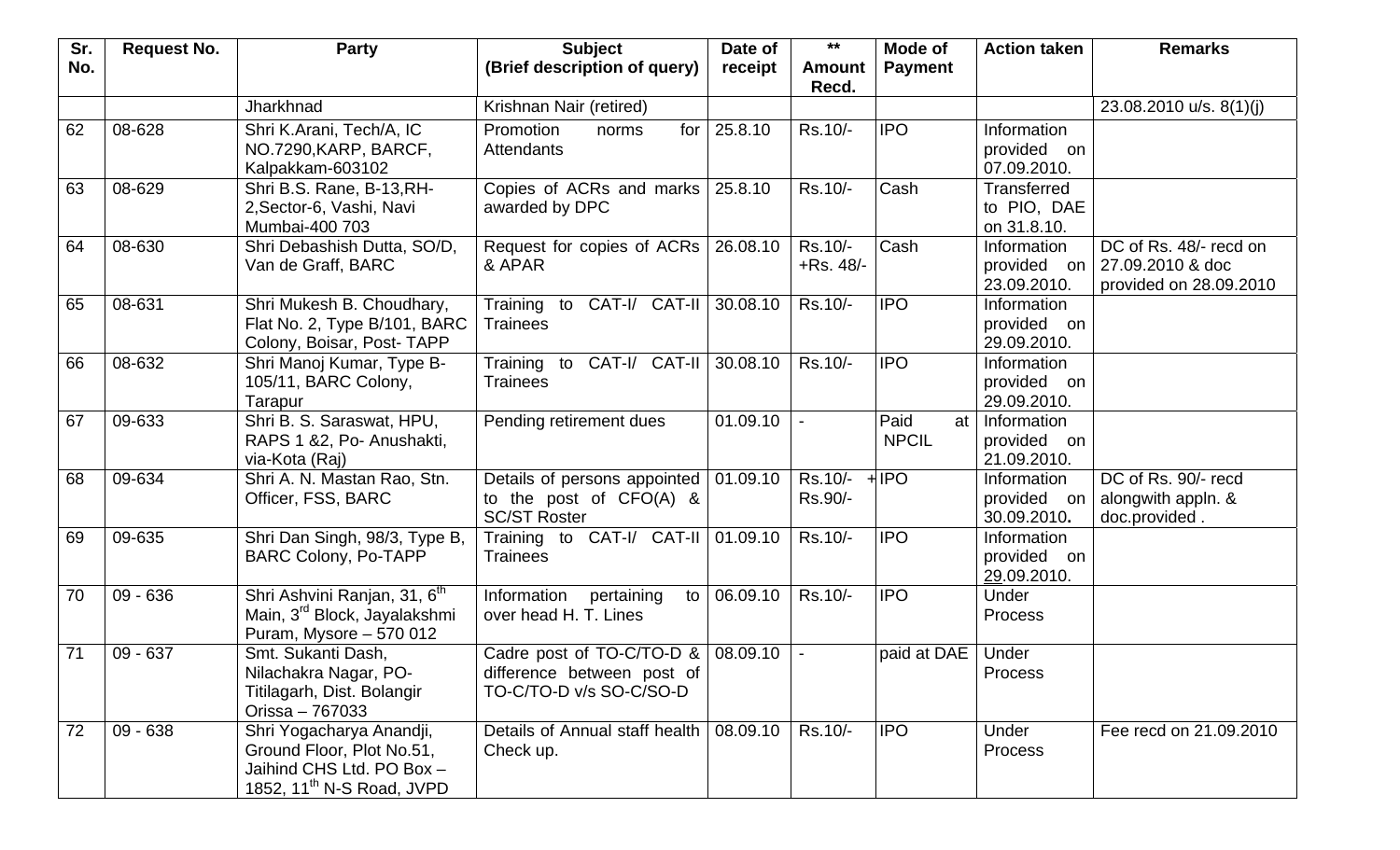| Sr. | <b>Request No.</b> | <b>Party</b>                                     | <b>Subject</b>                                                 | Date of  | $***$         | Mode of        | <b>Action taken</b> | <b>Remarks</b>          |
|-----|--------------------|--------------------------------------------------|----------------------------------------------------------------|----------|---------------|----------------|---------------------|-------------------------|
| No. |                    |                                                  | (Brief description of query)                                   | receipt  | <b>Amount</b> | <b>Payment</b> |                     |                         |
|     |                    |                                                  |                                                                |          | Recd.         |                |                     |                         |
|     |                    | Scheme, Mumbai - 400 049.                        |                                                                |          |               |                |                     |                         |
| 73  | $09 - 639$         | Shri Robert E. Lewis                             | <b>Details</b><br>Mr.<br>of<br>Dattu                           | 09.09.10 | Rs. 10/-      | Paid<br>in     |                     | Information denied u/s. |
|     |                    | Asstt.General Manager,                           | Sonkamble, Driver                                              |          |               | cash           |                     | 8(1)(j) on 13.09.2010.  |
|     |                    | Abhyudaya Co-op. Bank Ltd.,                      |                                                                |          |               |                |                     |                         |
|     |                    | Nehru Nagar Br. Kurla (E),                       |                                                                |          |               |                |                     |                         |
|     |                    | Mumbai-24                                        |                                                                |          |               |                |                     |                         |
| 74  | $09 - 640$         | Smt.R.Vijayamathangee,222/                       | Details about the steps taken                                  | 20.09.10 |               |                | Under               | Appl. fee called for on |
|     |                    | 3198, Sector-1, Antop Hill,                      | by MSWO on revocation                                          |          |               |                | <b>Process</b>      | 20.09.10.               |
|     |                    | Mumbai-400037.                                   | letter submitted                                               |          |               |                |                     |                         |
| 75  | $09 - 641$         | Shri Rajendra                                    | Anomaly in promotion norms                                     | 21.09.10 |               | Paid<br>at     | Information         |                         |
|     |                    | S.Sehrawat, Asstt. Foreman,                      | & pay fixation                                                 |          |               | <b>DAE</b>     | provided on         |                         |
|     |                    | R&D, D-Block, LESD,                              |                                                                |          |               |                | 28.09.2010          |                         |
|     |                    | RRCAT, PO-CAT, Indore MP-                        |                                                                |          |               |                |                     |                         |
|     |                    | 452 013.                                         |                                                                |          |               |                |                     |                         |
| 76  | $09 - 642$         | Smt.Suman, C/o. Nek Singh,                       | Details of Gurshran Singh                                      | 21.9.10  | Rs. 10/-      | <b>IPO</b>     | Under               |                         |
|     |                    | Adv.&Notary, House No.57,                        | s/o Shri Amarjeet Singh                                        |          |               |                | <b>Process</b>      |                         |
|     |                    | Sec.No.9, Court Rd.,                             |                                                                |          |               |                |                     |                         |
|     |                    | Nahumangarh Jn., Rajasthan-<br>335512            |                                                                |          |               |                |                     |                         |
|     |                    |                                                  |                                                                |          |               |                |                     |                         |
| 77  | $09 - 643$         | Shri Prasad P. Ghatwai, A/3,                     | Details of Apprentice fixed by                                 | 22.9.10  | Rs. 10/-      | <b>IPO</b>     | Under               |                         |
|     |                    | Indrapuri CHS, Jairaj Nagar,                     | RDAT, Mumbai, BOAT(WR),                                        |          |               |                | <b>Process</b>      |                         |
|     |                    | Link Rd., Borivali(W), Mumbai-<br>400092         | Mumbai                                                         |          |               |                |                     |                         |
| 78  | 09 - 644           | Shri Bhupendra Singh, B-                         | Details of promotion to Shri $\vert$ 22.09.10 $\vert$ Rs. 10/- |          |               | <b>IPO</b>     | Information         |                         |
|     |                    | 35/4, RRCAT Colony, Indore-                      | U.Muthupandian, IC No.400,                                     |          |               |                | provided on         |                         |
|     |                    | 452013                                           | FIA, PRP, BARCF, (K)                                           |          |               |                | 27.09.2010          |                         |
| 79  | $09 - 645$         | Shri W.W.Waishampayan, G-                        | of I<br>Particulars                                            | 24.09.10 |               | Court<br>fee   | Information         |                         |
|     |                    | 2(Grd.Flr.), A Wing,                             | Smt. Ratnaprabha J. Shirsat,                                   |          |               | stamp          | provided on         |                         |
|     |                    | 'Dwarakamai', Pannalal<br>Ghosh Marg, New Somvar | Ex-employee of BARC                                            |          |               |                | 28.09.2010          |                         |
|     |                    | Bazar, Malad(w), Mumbai-                         |                                                                |          |               |                |                     |                         |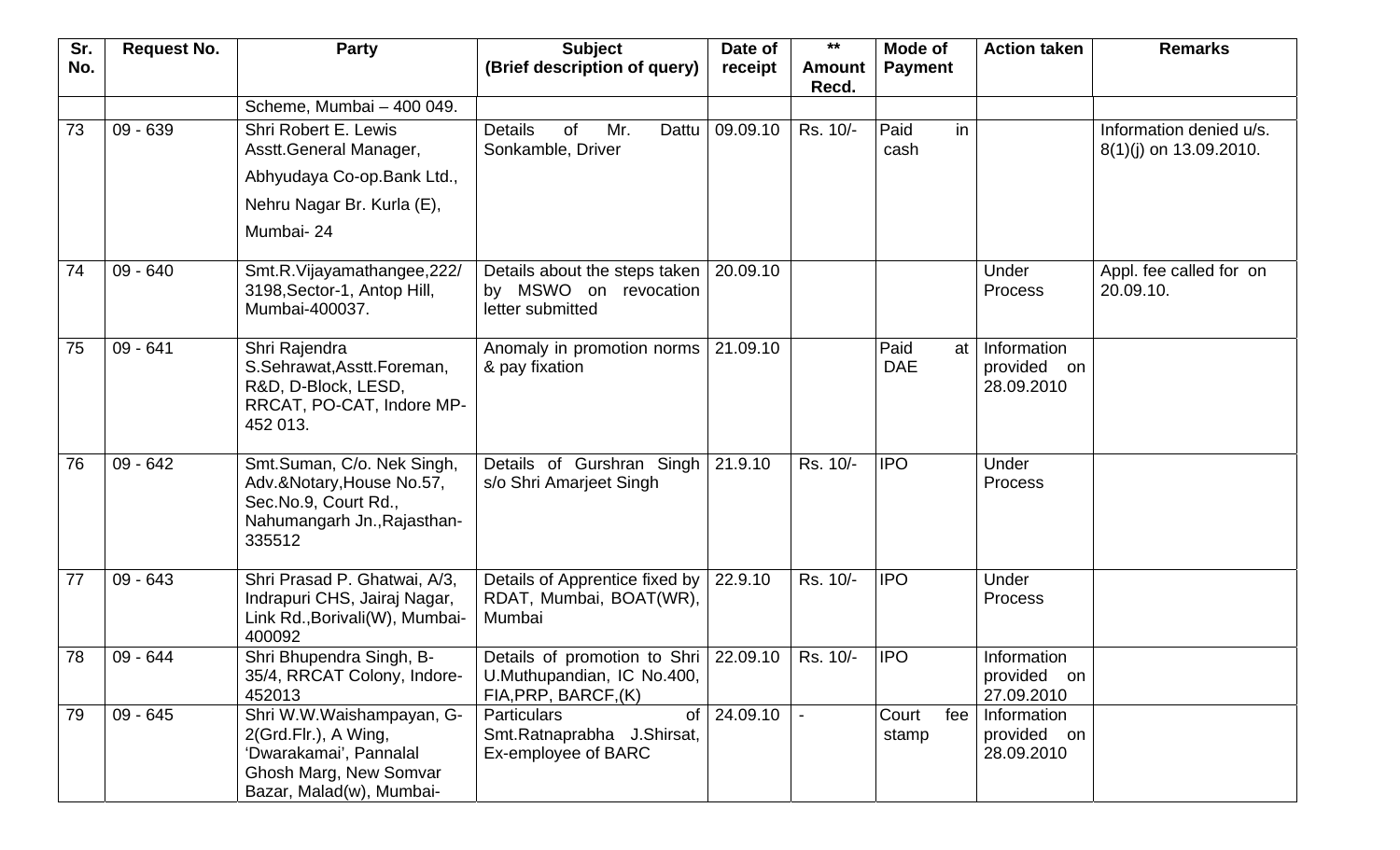| Sr. | <b>Request No.</b> | <b>Party</b>                 | <b>Subject</b>                       | Date of | $***$              | Mode of        | <b>Action taken</b> | <b>Remarks</b>        |
|-----|--------------------|------------------------------|--------------------------------------|---------|--------------------|----------------|---------------------|-----------------------|
| No. |                    |                              | (Brief description of query)         | receipt | Amount             | <b>Payment</b> |                     |                       |
|     |                    |                              |                                      |         | Recd.              |                |                     |                       |
|     |                    | 400064                       |                                      |         |                    |                |                     |                       |
| 80  | $09 - 646$         | Smt.Madhuri R.Patel,         | Copy of Investigation report 27.9.10 |         | l Rs.   10/-+lCash |                | Information         | Documents provided on |
|     |                    | Pharmacist-D, Medical Divn., | of Dr. Biswas Committee.             |         | Rs. 140/-          |                | provided            | on 30.09.2010.        |
|     |                    | <b>BARC</b>                  |                                      |         |                    |                | 28.09.2010          |                       |

**\*\*** Amount received includes application fee and documentation charges.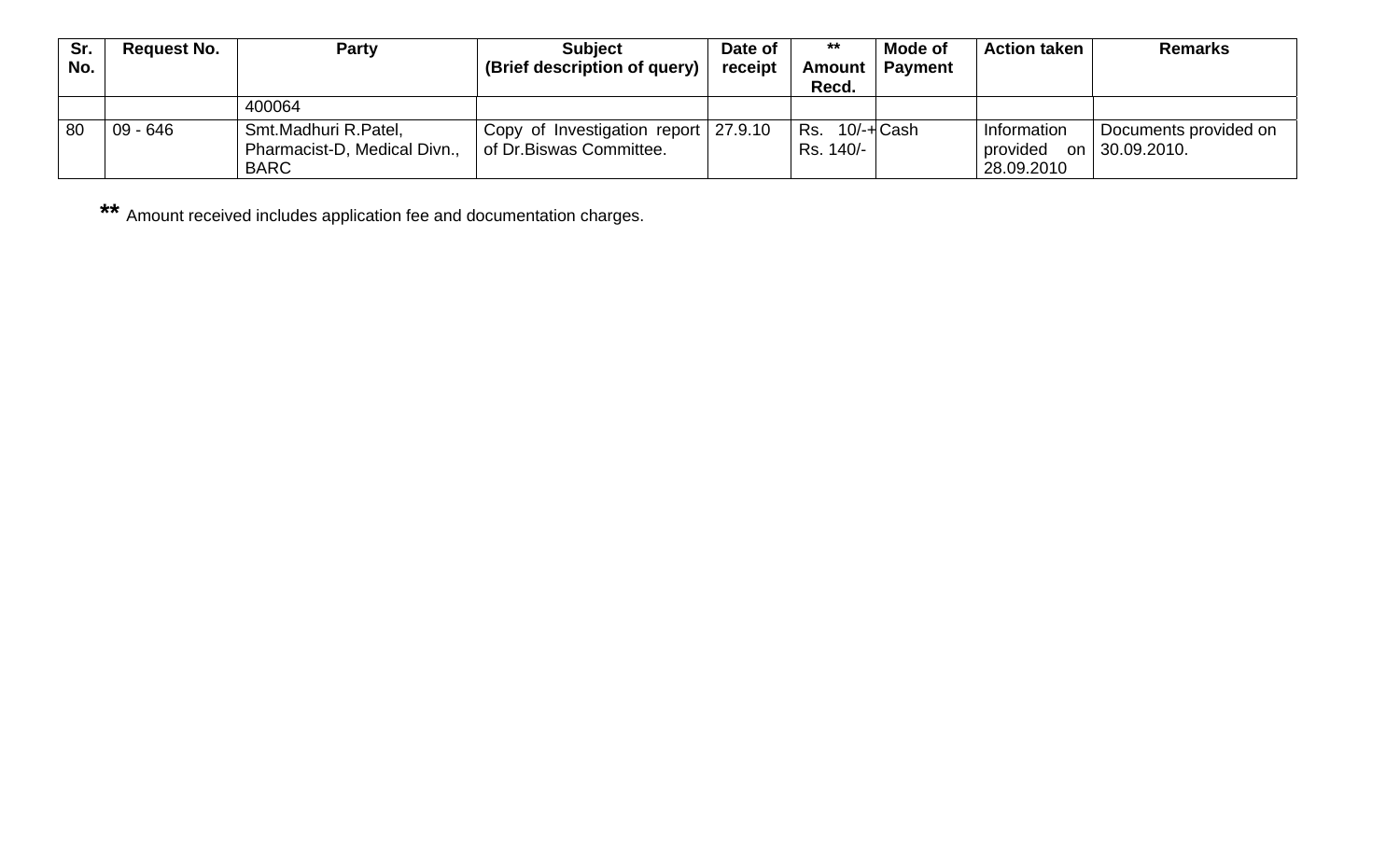## **FIRST APPEAL**

| Sr.            | <b>Request No.</b>                      | <b>Party</b>                                                                                      | <b>Subject</b>                                                                                              | Date of        | $***$                  | <b>Mode of</b> | <b>Action</b>      | <b>Disposal of Appeal</b>                                                       |
|----------------|-----------------------------------------|---------------------------------------------------------------------------------------------------|-------------------------------------------------------------------------------------------------------------|----------------|------------------------|----------------|--------------------|---------------------------------------------------------------------------------|
| No.            |                                         |                                                                                                   | (Brief description of query)                                                                                | receipt        | <b>Amount</b><br>Recd. | <b>Payment</b> | taken              |                                                                                 |
| $\mathbf{1}$   | RTI/BARC/<br>2010/04/511<br>Dt.29.03.10 | Ms. Lata Rani,<br>Ghaziabad (UP)                                                                  | Inf. reg. payment dues of Shri  <br>Sohan Pal Singh, Ex. Head<br>Watch Man, DEM                             | 29.03.10       |                        |                | 05.04.10           | Appeal dtd Nil recd. by<br>AA on 02.07.10<br>disposed of on<br>12.07.10         |
| $\overline{2}$ | RTI/BARC/<br>2010/04/524<br>Dt.10.04.10 | Shri P. Sridhar Babu,<br>HBR Layout Extn.,<br>Banglore $-560043$                                  | BHABHATRON   & II Telecobalt 13.04.10<br>Machine                                                            |                |                        |                | 26.05.10           | Appeal dt. Nil<br>disposed of on<br>23.07.10                                    |
| 3              | RTI/BARC/<br>2010/04/531<br>Dt.26.04.10 | Mr. Chetan Kothari, 52,<br>Oceanic Apartment,<br>Mumbai - 400 026                                 | the details of Scientist/Officers of 27.04.10<br>BARC who had committed suicide<br>& who had died of cancer |                |                        |                | 26.05.10           | Appeal dt. 12.06.10<br>recd. by AA on<br>15.06.10 disposed of<br>on 08.07.2010. |
| 4              | RTI/BARC/<br>2010/05/532<br>Dt.         | Shri G. Srinivasan, 55,<br>Alakananda, A. Nagar,<br>Mumbai-94                                     | Copie of ACRs & documents in 29.04.10<br>CHSS file in BARC Hospital                                         |                |                        |                | 28.05.10           | Appeal dt. 29.06.10<br>recd. by AA on<br>30.06.10 disposed of<br>on 16.07.2010. |
| 5              | RTI/BARC/<br>2010/05/535<br>Dt.         | Smt. Suruchi Sharma,<br>MHOW (M.P)                                                                | reimburssable<br>Medicines<br>CHSS, Pharmacopia followed by<br><b>Medical Division</b>                      | under 04.05.10 |                        |                | 24.5.10            | Appeal dtd.2.6.10<br>received by AA on<br>15.6.10 disposed of on<br>08.07.2010. |
| 6              | RTI/BARC/<br>2010/05/541<br>Dt.         | Shri Raghvendra S/o<br>Nanjegowda, Hasan(D),<br>Karnataka                                         | Promotion details of Trade Helpers 10.05.10<br>fro H/A(T) to H/BC(T) etc.                                   |                |                        |                | 09.06.10           | Appeal dt. 28.06.10<br>recd by AA on 29.6.10<br>disposed of on<br>09.07.2010.   |
| $\overline{7}$ | RTI/BARC/<br>2010/05/546<br>Dt.14.05.10 | Shri P.K. Kulshreshtha, D-Minutes<br>40/2, RRCAT Colony, PO- recruitment/promotion<br>CAT, Indore | of TC<br>Meeting<br>Οt<br>employees of IRE Ltd.working at<br>RMP, MYSORE                                    | $\&$ 14,05.10  |                        |                | 28.5.10<br>14.6.10 | Appeal dtd.8.6.10<br>received by AA on<br>14.6.10 disposed of on<br>14.07.2010. |
| 8              | RTI/BARC/<br>2010/05/548<br>Dt.17.05.10 | Shri Gurvinder S.<br>Chadha, 3-222, Govind<br>Pura Haldwani - 263139                              | Atomic Reactor installed with the 17.05.10<br>help of USA at Nandakot Distt.<br>Chamoli                     |                |                        |                | 26.05.10           | Appeal dtd.20.6.10<br>received by AA on<br>13.7.10 disposed of on               |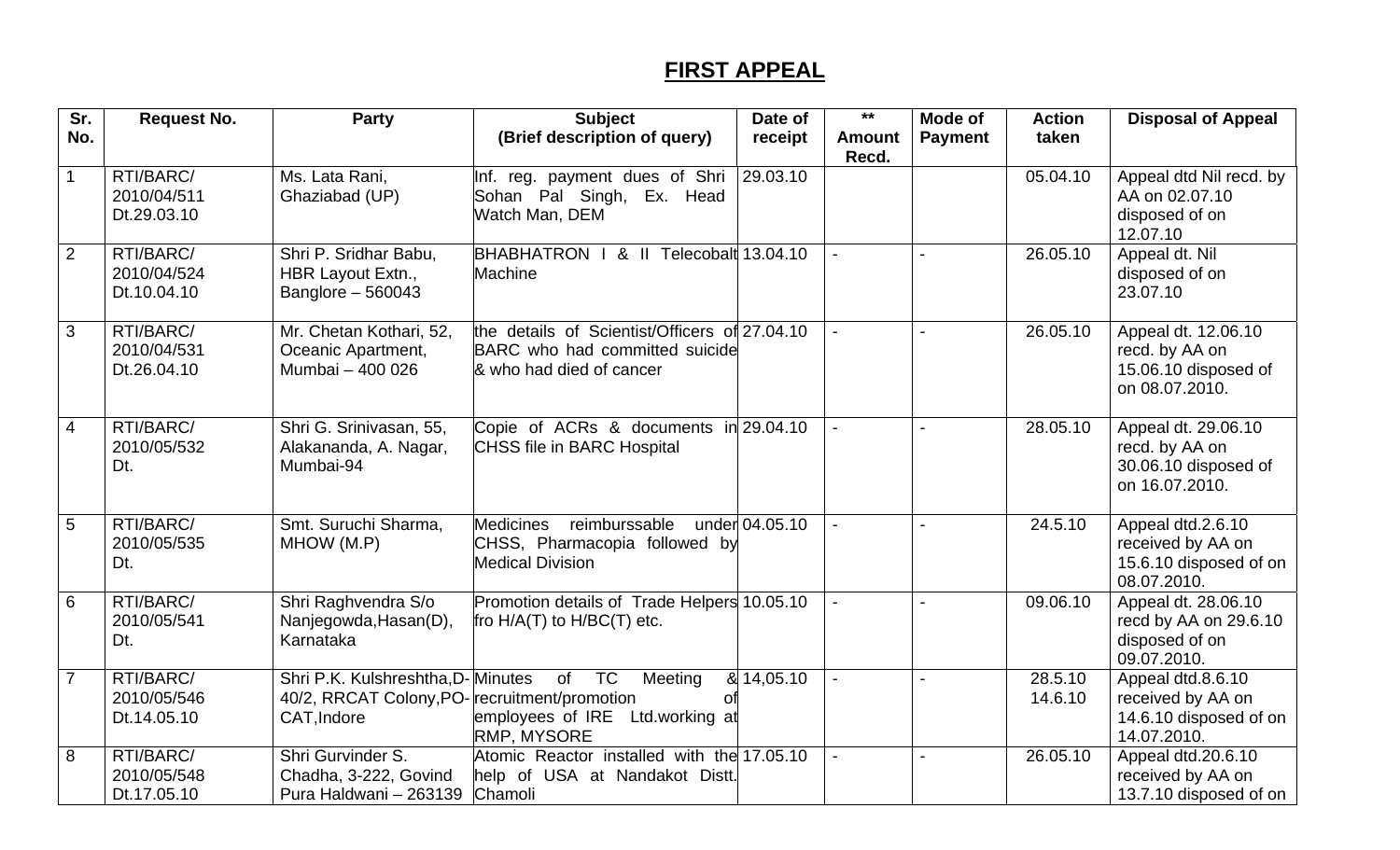| Sr.            | <b>Request No.</b>         | Party                                        | <b>Subject</b>                                                                     | Date of            | $***$         | Mode of        | <b>Action</b> | <b>Disposal of Appeal</b>                   |
|----------------|----------------------------|----------------------------------------------|------------------------------------------------------------------------------------|--------------------|---------------|----------------|---------------|---------------------------------------------|
| No.            |                            |                                              | (Brief description of query)                                                       | receipt            | <b>Amount</b> | <b>Payment</b> | taken         |                                             |
|                |                            | Uttarakhand                                  |                                                                                    |                    | Recd.         |                |               | 21.07.2010.                                 |
|                |                            |                                              |                                                                                    |                    |               |                |               |                                             |
| $\overline{9}$ | RTI/BARC/                  | Smt. Neelima Kadam,                          | Group 'C' employees drawing G.P.                                                   | 31.05.10           |               |                | 24.6.10       | Appeal dtd.23.7.10                          |
|                | 2010/06/554<br>Dt.20.05.10 | Steno, DAE.                                  | of Rs.4,200/- who have availed<br><b>NER</b><br><b>LTC</b><br>&<br>travelled<br>by |                    |               |                |               | received by AA on<br>27.7.10 disposed of on |
|                |                            |                                              | Air/Recoveries made etc.                                                           |                    |               |                |               | 03.08.2010.                                 |
| 10             | RTI/BARC/                  | Shri Raghvendra                              | Promotion norms for Attendants.                                                    | 31.05.10           |               |                | 8.6.10        | Appeal dtd.28.6.10                          |
|                | 2010/05/555                | s/o. Nanjeqowda,                             | Foreman, Educational Qualification                                                 |                    |               |                |               | disposed of on                              |
|                | Dt. 22.05.10               | Sreekara Nilaya,                             | of Project Director,                                                               |                    |               |                |               | 16.72010.                                   |
|                |                            | Sreenivasapura (V)& (P), RMP & CAO, RMP etc. |                                                                                    |                    |               |                |               |                                             |
|                |                            | Channarayapattana(T),                        |                                                                                    |                    |               |                |               |                                             |
|                |                            | Hassan (D),                                  |                                                                                    |                    |               |                |               |                                             |
|                |                            | Karnataka - 573116                           |                                                                                    |                    |               |                |               |                                             |
| 11             | RTI/BARC/                  | Kum.Ritu Agawane, 14-                        | <b>Details</b><br>of<br>documents/Reports 10.6.10<br>prepared by MSWO, BARC Hosp.  |                    |               |                | 02.07.10      | Appeal dtd.20.07.10<br>disposed of on       |
|                | 2010/05/563<br>Dt.04.06.10 | Sindhu, BARC Colony,<br>Anushakti nagar,     |                                                                                    |                    |               |                |               | 29.072010.                                  |
|                |                            | Mumbai-400094                                |                                                                                    |                    |               |                |               |                                             |
| 12             | RTI/BARC/                  | Shri G.L. Huriwal, CSO,                      | of<br>accountability<br>Copy                                                       | $\sqrt{8}$ 11.6.10 |               |                | 25.06.10      | Appeal dtd.03.08.10                         |
|                | 2010/06/564                | DCS&EM, V.S. Bhavan,                         | responsibility assigned to Col.Ajay                                                |                    |               |                |               | disposed of on                              |
|                | Dt.04.06.10                | Anushakti Nagar,                             | Mohey, Director(S&C).                                                              |                    |               |                |               | 13.08.10.                                   |
|                |                            | Mumbai-400094                                |                                                                                    |                    |               |                |               |                                             |
| 13             | RTI/BARC/                  | Smt. Gauri S. Shambhu,                       | Promotion norms for the post of $ 11.6.10\rangle$                                  |                    |               |                | 15.06.10      | Appeal dtd.25.06.10                         |
|                | 2010/06/565                | Asstt.Matron, BARC                           | Matron                                                                             |                    |               |                |               | disposed of on                              |
|                | Dt.10.06.10                | Shri Siddharth S.                            |                                                                                    |                    |               |                |               | 13.07.10.                                   |
| 14             | RTI/BARC/<br>2010/06/568   | Kamble, A-4/Hemant,                          | Details of Exam. for the post of<br><b>ASO</b>                                     | 15.6.10            |               |                | 07.07.2010.   | Appeal dtd 10.08.10<br>disposed of on       |
|                | Dt.15.06.10                | New Mandala, BARC                            |                                                                                    |                    |               |                |               | 25.8.10                                     |
|                |                            | Colony,                                      |                                                                                    |                    |               |                |               |                                             |
|                |                            | Mumbai-400094                                |                                                                                    |                    |               |                |               |                                             |
|                |                            |                                              |                                                                                    |                    |               |                |               |                                             |
| 15             | RTI/BARC/                  | Shri Wable P.V., B-8/58,                     | Details of Exam. for the post of $ 15.6.10$                                        |                    |               |                | 07.07.2010.   | Appeal dtd 20.07.10                         |
|                | 2010/06/569                | Kendriya Vihar, Moshi,                       | <b>ASO</b>                                                                         |                    |               |                |               | recd.by AA on26.7.10                        |
|                | Dt.09.06.10                | Pune-412 105                                 |                                                                                    |                    |               |                |               | disposed of on                              |
| 16             | RTI/BARC/                  | Shri M.S. Gandle,                            | Committee<br>Constitution                                                          | 18.6.10            |               |                | 28.06.2010.   | 03.08.10<br>Appeal dtd 27.07.10             |
|                | 2010/06/571                | DEO, PD,                                     | of<br>to l<br>inquire into the Police complaint                                    |                    |               |                |               | disposed of on                              |
|                | Dt.17.06.10                | BARC, Trombay,                               | & counter complaint by Shri                                                        |                    |               |                |               | 10.08.10                                    |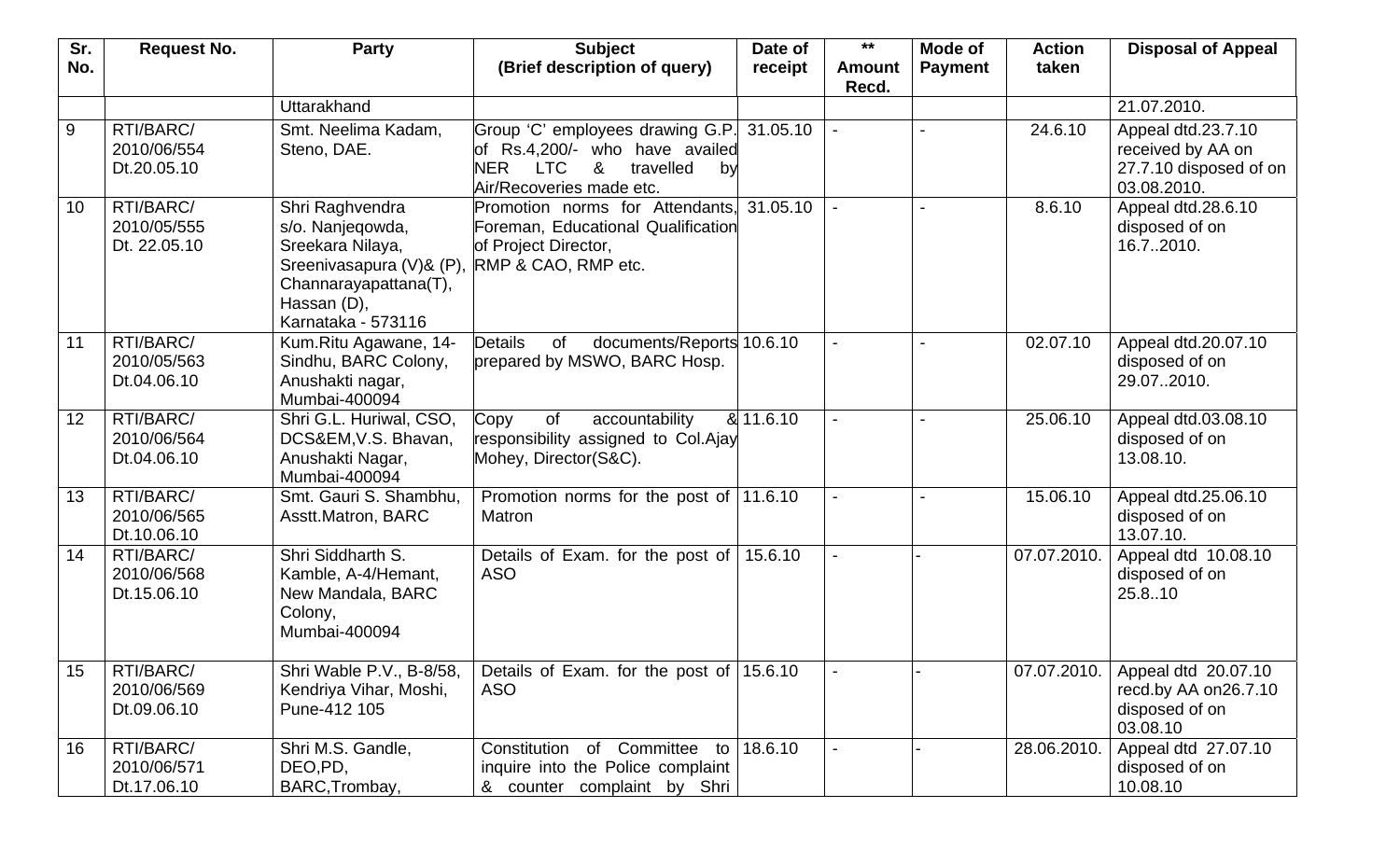| Sr. | <b>Request No.</b>                      | <b>Party</b>                                                                                                             | <b>Subject</b>                                                                                                                | Date of        | $***$                  | Mode of                    | <b>Action</b> | <b>Disposal of Appeal</b>                            |
|-----|-----------------------------------------|--------------------------------------------------------------------------------------------------------------------------|-------------------------------------------------------------------------------------------------------------------------------|----------------|------------------------|----------------------------|---------------|------------------------------------------------------|
| No. |                                         |                                                                                                                          | (Brief description of query)                                                                                                  | receipt        | <b>Amount</b><br>Recd. | <b>Payment</b>             | taken         |                                                      |
|     |                                         | Mumbai-400085                                                                                                            | Gandle                                                                                                                        |                |                        |                            |               |                                                      |
| 17  | RTI/BARC/<br>2010/06/572<br>Dt.12.06.10 | Shri Ashish Awasthi,<br>Type 3158E, Anupratap<br>Colony, PO-Bhabha<br>Nagar, Via-Kota,<br>Rawatbhata-323307              | Promotion to SO/C or TO/C or<br>TO/B who have been permitted<br>to do AIC from Institute of<br>Chemist (I), Kolkata           | 21.06.10       |                        |                            | 28.06.2010.   | Appeal 15.07.10<br>disposed of on<br>29.07.10        |
| 18  | RTI/BARC/<br>2010/06/574<br>Dt.21.06.10 | Shri Ravindra Jagtap,<br>Sindhu-14, BARC<br>Colony, Anushaktinagar,<br>New Mandala, Mumbai-<br>94                        | Copies of complaint by Smt. Jaya<br>R. Agawane against Shri Jagtap<br>& report prepared by staff<br>Grievance officer thereon | 21.06.10       |                        |                            | 28.6.10       | Appeal 20.07.10<br>disposed of on<br>05.08.10        |
| 19  | RTI/BARC/<br>2010/07/584<br>Dt.         | Shri Shiv Sharma, H. No.<br>B-IX-283, Behind Police<br>Station, Near Old Ram<br>Leela Ground, Barnala -<br>148101 Punjab | Details of KSKRA 21 <sup>st</sup><br><b>Enginnering Branch</b>                                                                | Batch 06.07.10 | $Rs.10+5$              | <b>IPO</b>                 | 30.07.2010.   | Appeal dtd on<br>29.08.10 disposed of<br>on 09.09.10 |
| 20  | RTI/BARC/<br>2010/07/600<br>Dt.         | Shri T. L. Prasad, 402A<br>Daffodil, S.T. Road,<br>Deonar, Mumbai - 88                                                   | Details of extensions granted 23.07.10<br>after 60 years of service                                                           |                | Rs.10/-                | Cash                       | 20.08.2010.   | Appeal dtd 23.09.10 is<br>under process.             |
| 21  | RTI/BARC/<br>2010/08/611<br>Dt.         | Shri Robert E. Lewis,<br>Asst. Gen. Manager,<br>Abhyudaya Bank, Nehru<br>Nagar Branch, Kurla (E)                         | of Shri<br>Details<br>Krishna<br>S.<br>Sawant, H/BC                                                                           | 06.08.10       | Rs.10/-                | Cash                       | 10.08.2010.   | Appeal dtd 21.08.10<br>disposed of on<br>14.09.10    |
| 22  | RTI/BARC/<br>2010/08/626<br>Dt.         | Shri E. P. Vinod Kurup,<br>600, Shiv Anil CHS LTD,<br>6 Union Park, chembur,<br>Mumbai-71                                | death of Shri E.P.N.<br>Cause of<br>Kurup                                                                                     | 16.08.10       | Rs.20/-                | <b>IPO</b>                 | 20.08.2010.   | Appeal dtd 30.08.10<br>disposed of on<br>16.09.10    |
| 23  | RTI/BARC/<br>2010/09/633<br>Dt.         | Shri B. S. Saraswat,<br><b>HPU, RAPS 1 &amp;2, Po-</b><br>Anushakti, via-Kota (Raj)                                      | Pending retirement dues                                                                                                       | 01.09.10       |                        | Paid<br>at<br><b>NPCIL</b> | 21.09.2010.   | Appeal dtd 28.09.10 is<br>under process.             |